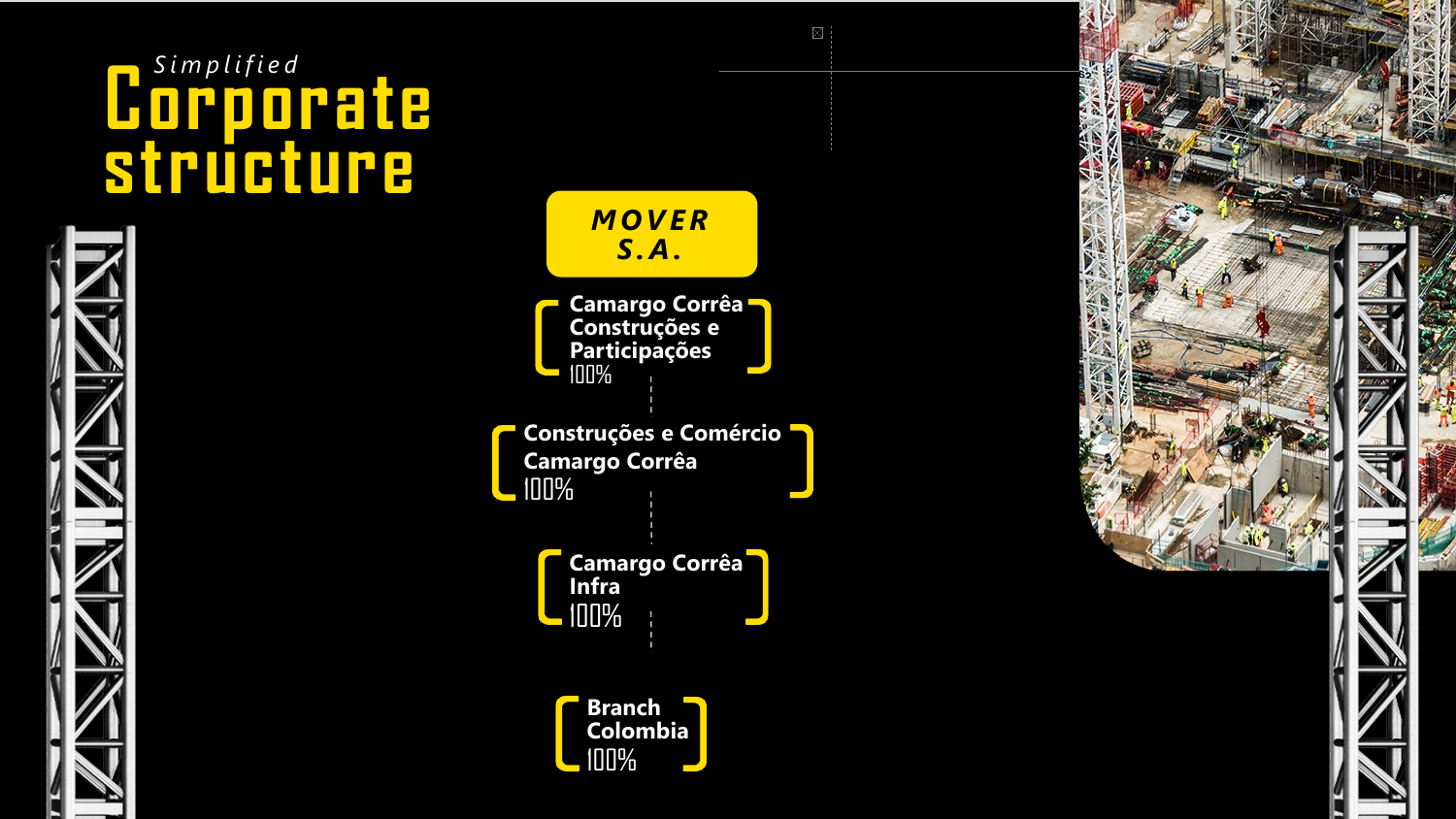## **Structure Organizational** *Camargo Corrêa Infra*



 $\boxtimes$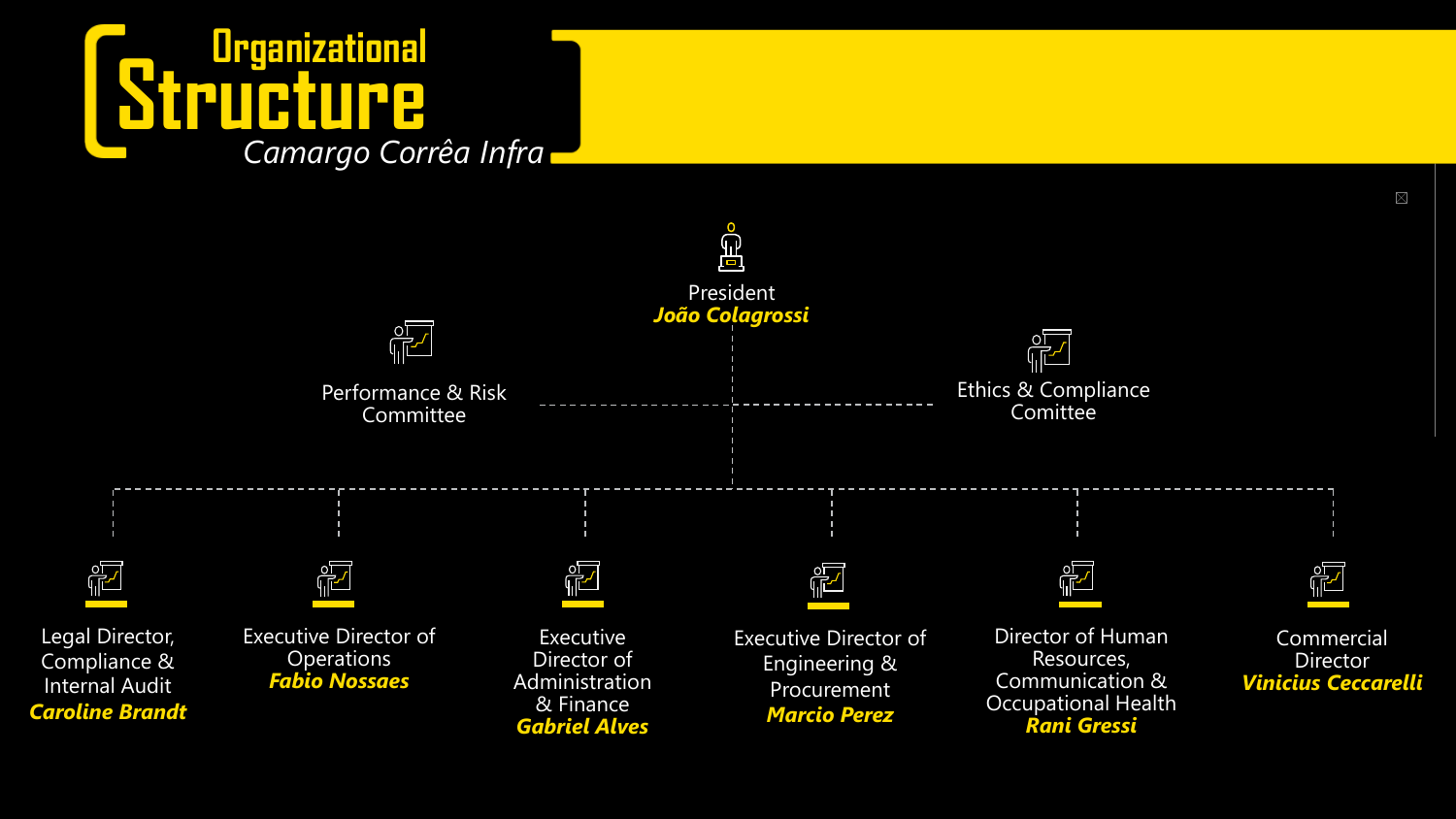## *João Colagrossi*

#### *President*

More than 40 years of relevant experience in multinational companies, he was president at Svedala Brazil for Latin America and Metso Minerals South America and also global president of the construction, mining and services business line, based in Finland. In 2018, he became a member of the board of Heads Advisory, Painco, Nordkalk, Stattus4 and as CEO at Triple C Participações e Investimentos.

## *Caroline Brandt*

 $\boxtimes$ 

### *Legal Director, Compliance & Internal Audit*

With more than 25 years of career, she has worked in law firms in the areas of Business Law, Infrastructure and Compliance, including a branch of an American law firm based in Paris, France. She was a partner at the law firm Lacaz Martins, Pereira Neto, Gurevich & Schoueri Advogados.

## *Fabio Nossaes*

 $\boxtimes$ 

#### *Executive Director of Operations*

More than 20 years of experience in project management, industrial management, and business leadership in companies shuch ABB, Alstom, GE Hydro's in China and GE Power Grids in Latin America.

**Camargo Corrêa Infra**

**Organizational Structure**

## *Gabriel Alves*

 $\boxtimes$ 

 $\boxtimes$ 

### *Executive Director of Administration & Finance*

With over 17 years of career dedicated to Camargo Corrêa and Camargo Corrêa Infra, he acquired vast experience in the areas of Cash Management, Funding, FP&A, Controllership and Insurance, with a focus on capital markets. Led complex and robust operations in Brazil and Latin American countries.